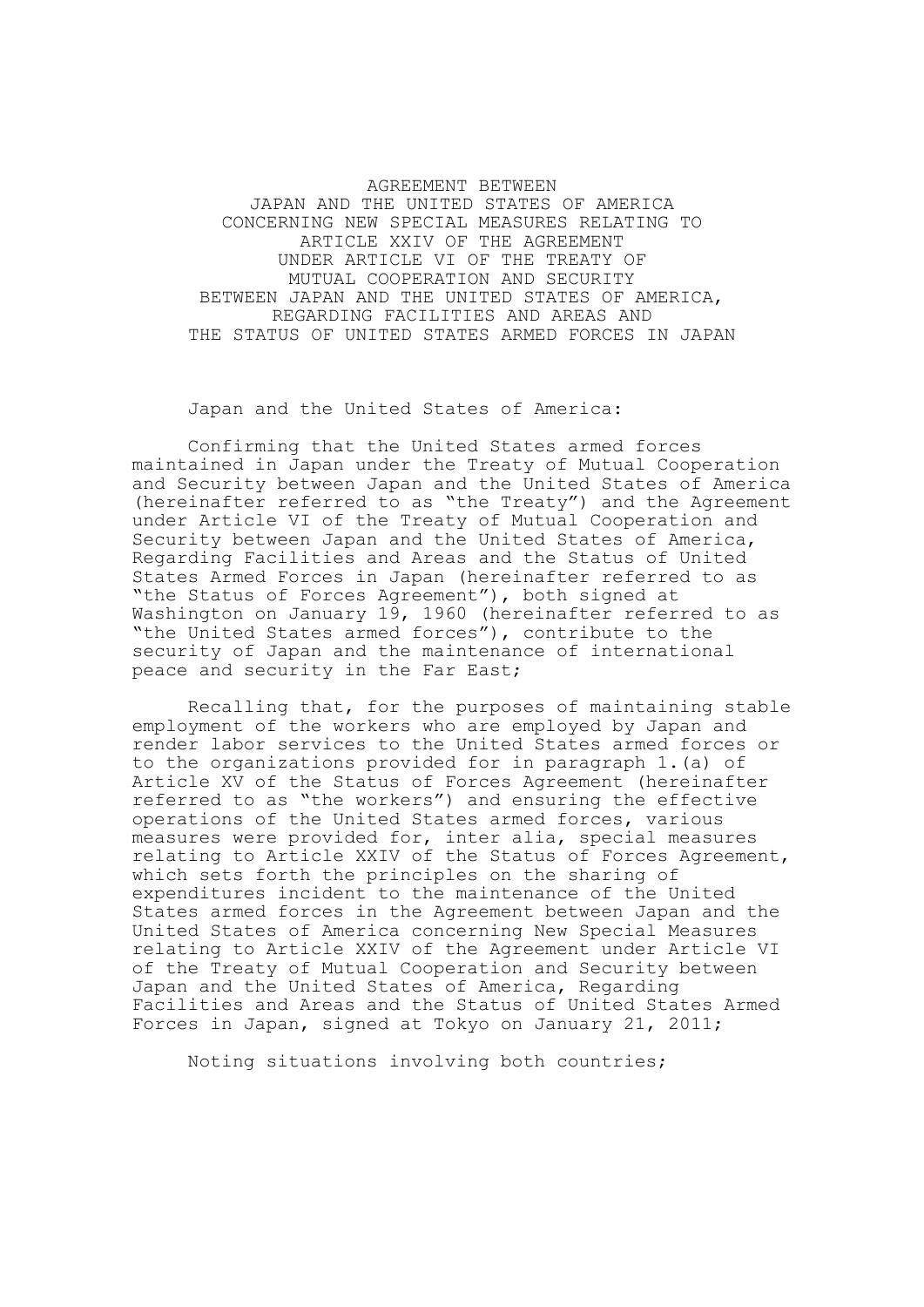Recognizing that, for the purpose of ensuring the effective operations of the United States armed forces, it is necessary to take new special measures relating to Article XXIV of the Status of Forces Agreement;

Have agreed as follows:

# Article I

Japan will bear, during the Japanese fiscal years 2016 through 2020, all or a part of the expenditures in paying the following wages to the workers:

- (a) base pay, daily wage of daily employees, special term employees salary, hourly pay temporary employees hourly pay, and theater personnel wage;
- (b) regional allowance, discharge allowance, family allowance, remote area allowance, special work allowance, summer allowance, year-end allowance, cold-area allowance, retirement allowance including retirement allowances for workers separated by the United States armed forces or by the organizations provided for in paragraph 1.(a) of Article XV of the Status of Forces Agreement through reduction in force and for workers whose employment is terminated for duty-connected disability or death due to duty-connected injury or illness, involuntary severance bonus for employees affected by reduction in force, pro rata bonus for employees affected by reduction in force, commutation allowance, conversion allowance, position conversion allowance, night duty allowance, housing allowance, unaccompanied duty allowance, wide-area transfer allowance, overtime pay, hourly pay temporary employees premium pay, holiday pay, night differential, non-work allowance, and daily pay authorized for duty-connected illness or injury for hourly pay temporary employees; and
- (c) allowance for lump sum payment to mariners for unexecuted annual leave, dangerous cargo allowance, engagement allowance, engine room allowance, engine work allowance, fire-fighting allowance, foreign ship bonus, foreign voyage allowance, labor allowance, reporting allowance, small vessel allowance, tanker allowance, towage allowance, and master and chief engineer allowance.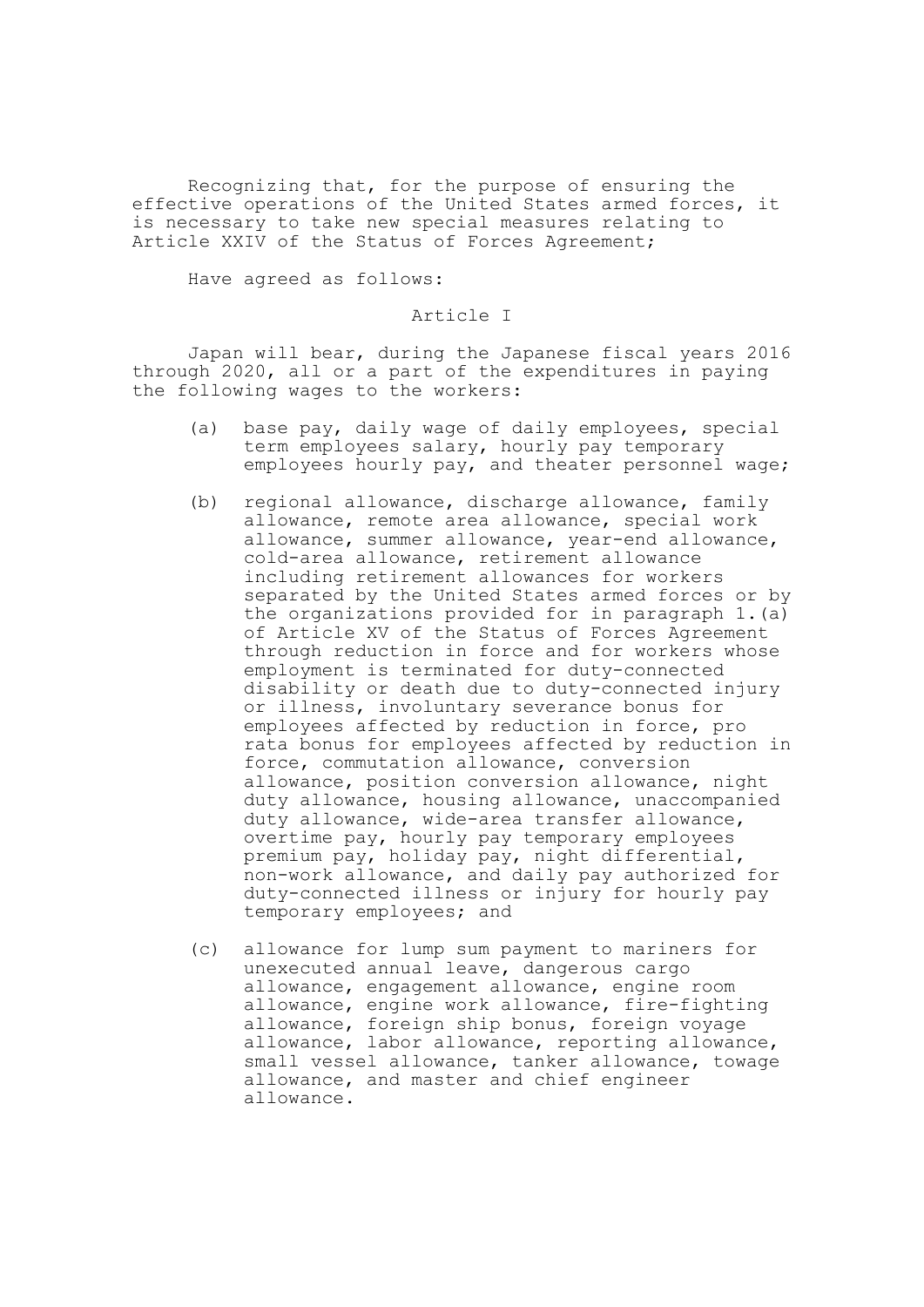### Article II

Japan will bear, during the Japanese fiscal years 2016 through 2020, all or a part of the expenditures in paying costs of the following procured for official purposes in Japan by the United States armed forces, or by authorized procurement agencies of the United States armed forces upon appropriate certification:

- (a) electricity, gas, water supply, and sewerage from public utilities; and
- (b) fuels for heating, cooking, and hot water supply not included in (a) above.

#### Article III

With regard to training that the United States armed forces conduct using any specific facilities and areas among those facilities and areas the use of which is granted to the United States of America under Article VI of the Treaty (hereinafter referred to as "facilities and areas"), in cases where the United States of America, upon a request of the Government of Japan made at the Joint Committee provided for in paragraph 1. of Article XXV of the Status of Forces Agreement (hereinafter referred to as "the Joint Committee"), changes to the use of other facilities and areas or in cases where the United States of America, upon a request of the Government of Japan made at the Joint Committee as considered appropriate by the Government of Japan, changes to the use of places for training of armed forces of the United States of America in territory under the administration of the United States of America, instead of using the said specific facilities and areas for all or a part of the said training, Japan will bear all or a part of the additional expenditures incident to such changes, provided that the Government of Japan, on making the above-mentioned request, notifies the Government of the United States of America that Japan will bear expenditures in accordance with the provisions of this Article.

#### Article IV

The United States of America will make further efforts to economize the expenditures referred to in Article I, Article II, and Article III.